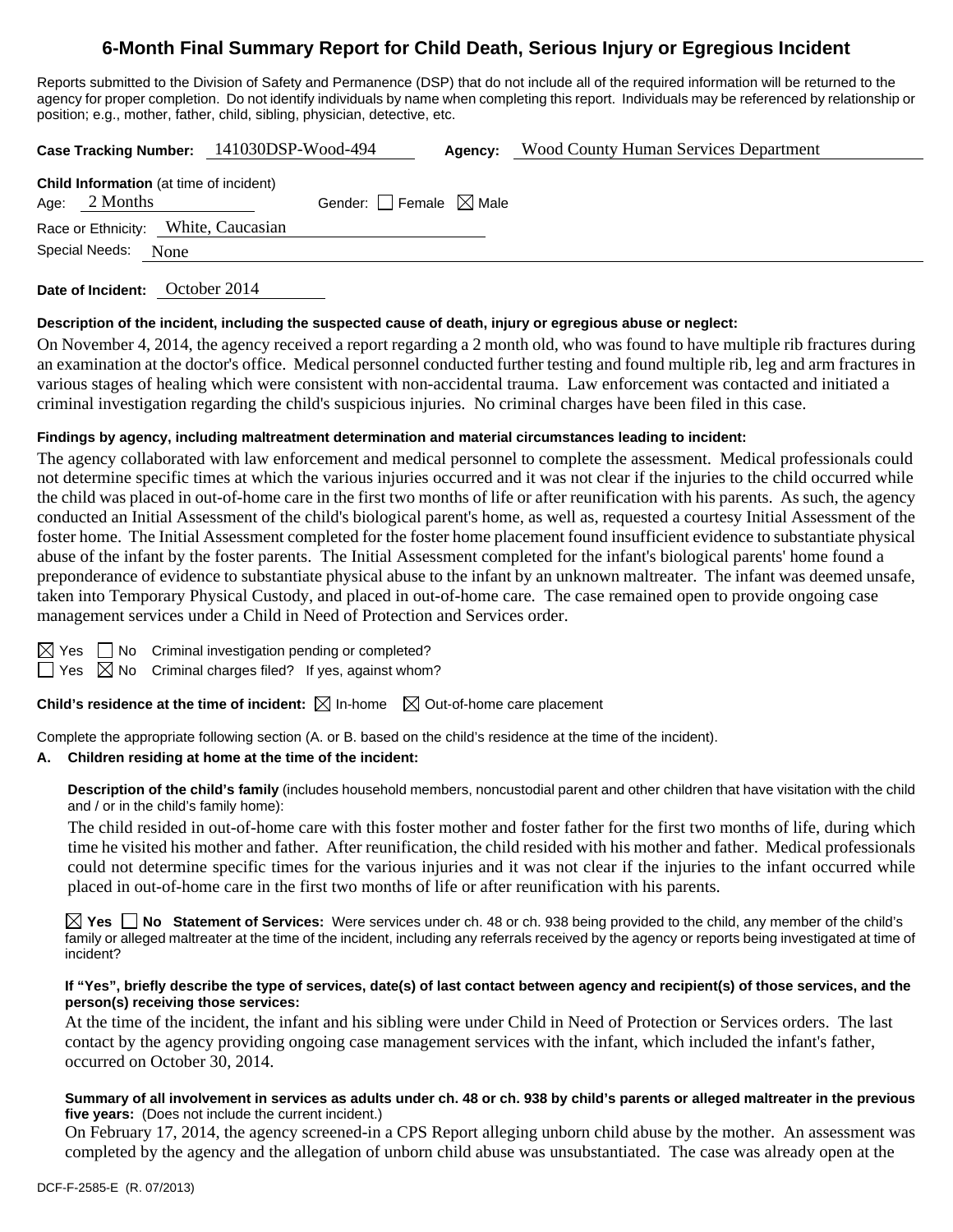conclusion of this initial assessment and remained open to continue providing ongoing case management services. On October 8, 2013, the agency screened in a CPS Report alleging neglect of the infant's now 18 month old sibling by the mother. An assessment was completed by the agency and the allegation of neglect was substantiated. The child was determined to be unsafe and placed in out of home care. A Child in Need of Protection or Services was filed and the case remained open to provide ongoing case management services.

On September 19, 2013, the agency screened-out a CPS Report.

On May 23, 2013, the agency screened-in a CPS Report alleging unborn child abuse to the now 18 month old sibling by the mother. An assessment was completed by the agency and the allegation of unborn child abuse was substantiated. The case was opened to provide voluntary ongoing case management services.

#### **Summary of actions taken by the agency under ch. 48, including any investigation of a report or referrals to services involving the child, any member of the child's family living in this household and the child's parents and alleged maltreater.** (Does not include the current incident.)

(Note: Screened out reports listed in this section may include only the date of the report, screening decision, and if a referral to services occurred at Access. Reports that do not constitute a reasonable suspicion of maltreatment or a reason to believe that the child is threatened with harm are not required to be screened in for an initial assessment, and no further action is required by the agency.)

On February 17, 2014, the agency screened-in a CPS Report alleging unborn child abuse by the mother. An assessment was completed by the agency and the allegation of unborn child abuse was unsubstantiated. The case was already open at the conclusion of this initial assessment and remained open to continue providing ongoing case management services.

On October 8, 2013, the agency screened in a CPS Report alleging neglect of the infant's now 18 month old sibling by the mother. An assessment was completed by the agency and the allegation of neglect was substantiated. The child was determined to be unsafe and placed in out of home care. A Child in Need of Protection or Services was filed and the case remained open to provide ongoing case management services.

On September 19, 2013, the agency screened-out a CPS Report.

On May 23, 2013, the agency screened-in a CPS Report alleging unborn child abuse to the now 18 month old sibling by the mother. An assessment was completed by the agency and the allegation of unborn child abuse was substantiated. The case was opened to provide voluntary ongoing case management services.

#### **Summary of any investigation involving the child, any member of the child's family and alleged maltreater conducted under ch. 48 and any services provided to the child and child's family since the date of the incident:**

The agency collaborated with law enforcement and medical personnel to complete the assessment. Medical professionals could not determine specific times at which the various injuries occurred and it was not clear if the injuries to the child occurred while the child was placed in out-of-home care in the first two months of life or after reunification with his parents. As such, the agency conducted an Initial Assessment of the child's biological parent's home, as well as, requested a courtesy Initial Assessment of the foster home. The Initial Assessment completed for the foster home placement found insufficient evidence to substantiate physical abuse of the infant by the foster parents. The Initial Assessment completed for the infant's biological parents' home found a preponderance of evidence to substantiate physical abuse to the infant by an unknown maltreater. The infant was deemed unsafe, taken into Temporary Physical Custody, and placed in out-of-home care. The case remained open to provide ongoing case management services under a Child in Need of Protection and Services order.

## **B. Children residing in out-of-home care (OHC) placement at time of incident:**

## **Description of the OHC placement and basis for decision to place child there:**

The child resided in out-of-home care with this foster mother and foster father for the first two months of life, during which time he visited his mother and father. After reunification, the child resided with his mother and father. Medical professionals could not determine specific times for the various injuries and it was not clear if the injuries to the infant occurred while placed in out-of-home care in the first two months of life or after reunification with his parents.

#### **Description of all other persons residing in the OHC placement home:**

During the infant's placement in foster care, he resided with his foster mother and foster father.

**Licensing history:** Including type of license, duration of license, summary of any violations by licensee or an employee of licensee or other actions that constitute a substantial failure to protect and promote the welfare of the child.

The foster mother and foster father were licensed as Level 2 foster home since May 2014. There is no history of licensing violations by the foster parents constituting a substantial failure to protect and promote the welfare of the child.